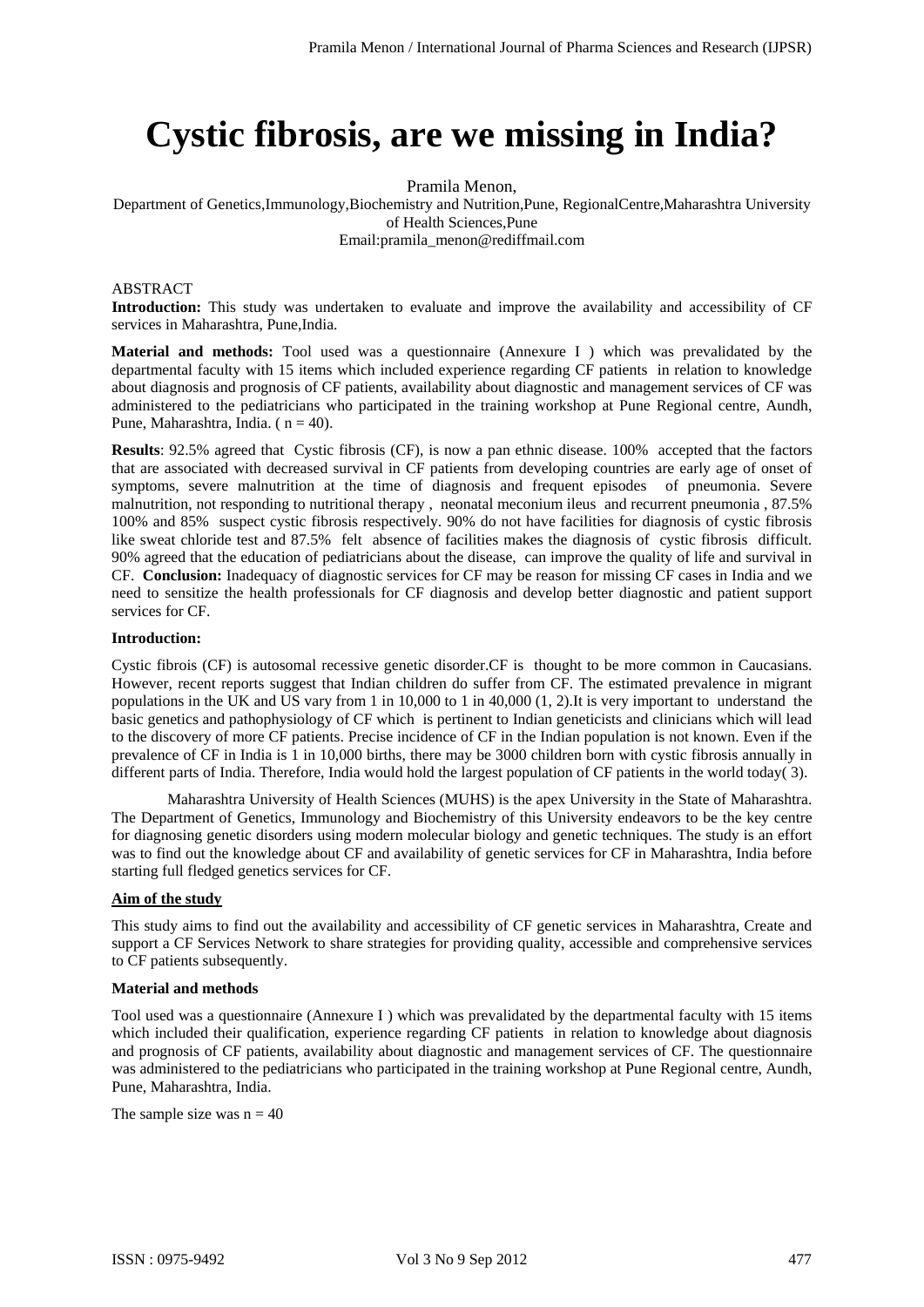## **Results:**

The faculty who participated in the study were pediatricians from medical colleges with experience ranging from 2 years 25years. 92.5% agreed that Cystic fibrosis (CF), is now a pan ethnic disease. Almost all pediatricians 100% agreed that the factors that are associated with decreased survival in CF patients from developing countries are early age of onset of symptoms, severe malnutrition at the time of diagnosis and frequent episodes of pneumonia. In cases of severe malnutrition not responding to nutritional therapy 87.5% suspect CF .Similarly in cases of neonatal meconium ileus 100% suspect CF and recurrent pneumonia not responding to nutritional therapy, 85% suspect cystic fibrosis. 90% do not have facilities for diagnosis of cystic fibrosis like sweat chloride test and 87.5% felt absence of facilities for diagnosis (sweat chloride estimation and genetic studies), makes the diagnosis of cystic fibrosis difficult. 85% felt care of children with CF is not a priority for governments in developing countries. 80% wanted indigenous technology in sweat chloride test which may be alternative to diagnosis which is the need of hour. 90% agreed that the education of pediatricians about the disease, early diagnosis can improve the quality of life and survival in CF.

## **DISCUSSION:**

This study highlights the need to improve genetics services in India**.** Many advances in genetics, from mapping the human genome through to the Human Genome Project continue to have significant impact on public health policy and service delivery (4).The changing scenario in genetics suggests that every physician will need to use genetic knowledge for patients presenting with specific symptoms and genetic testing will be increasingly important to aid in prescribing and clinical management of patients with genetic disorders (5).Genetic service experts feel that integration of genetics in health care will improve health by reducing morbidity and mortality in genetic disorders. It is important to provide education and training to health care professionals to enhance awareness, build competencies which will help them in proper management of CF patients. The pattern of genetic education was studied in different parts of world. UK genetic services are among the most highly developed in Europe, having evolved from academic departments into regional centers serving populations of 26 million (6). With a very large population and high birth rate, and due to consanguineous marriages, there is a high prevalence of genetic disorders in India. Due to inadequate diagnostic, management and rehabilitation facilities, the burden of these disorders is greater than in Western countries ( 7 ).Indian scenario of genetic education is also not different. Our survey results about genetics education show that at undergraduate level (*64.65*%) and at post graduate level (69.31%) hours of teaching in genetics is inadequate ( less than 5) while nursing schools in India do have 15 hours of teaching in genetics(unpublished data). Medical Genetics course represents 54 hours of the fourth semester of Medicine and it is also taught in Dentistry, Nursing, and Health Technology ( 8 )*.* Guttmacher et al. (2007) summarized disconnect between basic sciences and clinical experiences during training. Failure to integrate genetics across the curriculum and inadequate representation of genetics on certifying exams are other important factors leading to dearth of genetics professionals(9). Surveys of health professionals demonstrate a lack of basic knowledge and confidence to deal with genetics-related issues that arise in the clinical setting. Confirmation for those findings about the genetics knowledge and competence of health professionals also comes from survey data from 5,915 consumers of genetics services (Harvey et al. 2007a) data, collected by the Genetic Alliance and the National Coalition for Health Professional Education in Genetics (NCHPEG), show that 32% of respondents rated the genetics knowledge of their providers as poor, across all disciplines, and 78% reported that they received no genetics-education materials from the provider designated as most important to the family (10) . The results of our survey also are giving similar results. A strategic plan developed by the Genomics Directorate in consultation with the Western Australian Genetics Council Allocate resources stressed on need improving genetics knowledge of health professionals and the community. In western countries in, CF services are well developed which resulted in better survival of CF patients. CF services in India are in developing state,There are few centres which offer diagnostic facilities and clinical care to CF patients. It is important to develop early diagnostic and better treatment facilities for patients of CF to prevent mortality and morbidity. It is very much the need of the hour to have database of CF and recognize pattern of mutational analysis of CF for Indian patients. This is also stressed by Kabra et al. Appropriate strategies for patient identification, diagnosis and molecular study need to be devised which will help in planning strategies for prenatal diagnosis (11).Our study brings out very important point pediatricians do suspect CF but non availability of CF related diagnostic services is the hindrance for further management of CF. The availability of the sweat test, cystic fibrosis (CF) has been difficult to diagnose in early childhood, and delays can lead to severe malnutrition, lung disease, or even death. screened group had ahigher proportion of patients with pancreatic insufficiency, their growth indices were significantly better than those of the control group during the 13-year follow- up evaluation and, therefore, this randomized clinical trial of early CF diagnosis must be interpreted as unequivocally positive(12).This study highlights need for establishing good services for diagnosis of CF.It also brings out that pediatricians do suspect CF in practice but further confirming diagnosis and proper management of CF patients in India is difficult due to poor genetic services of CF.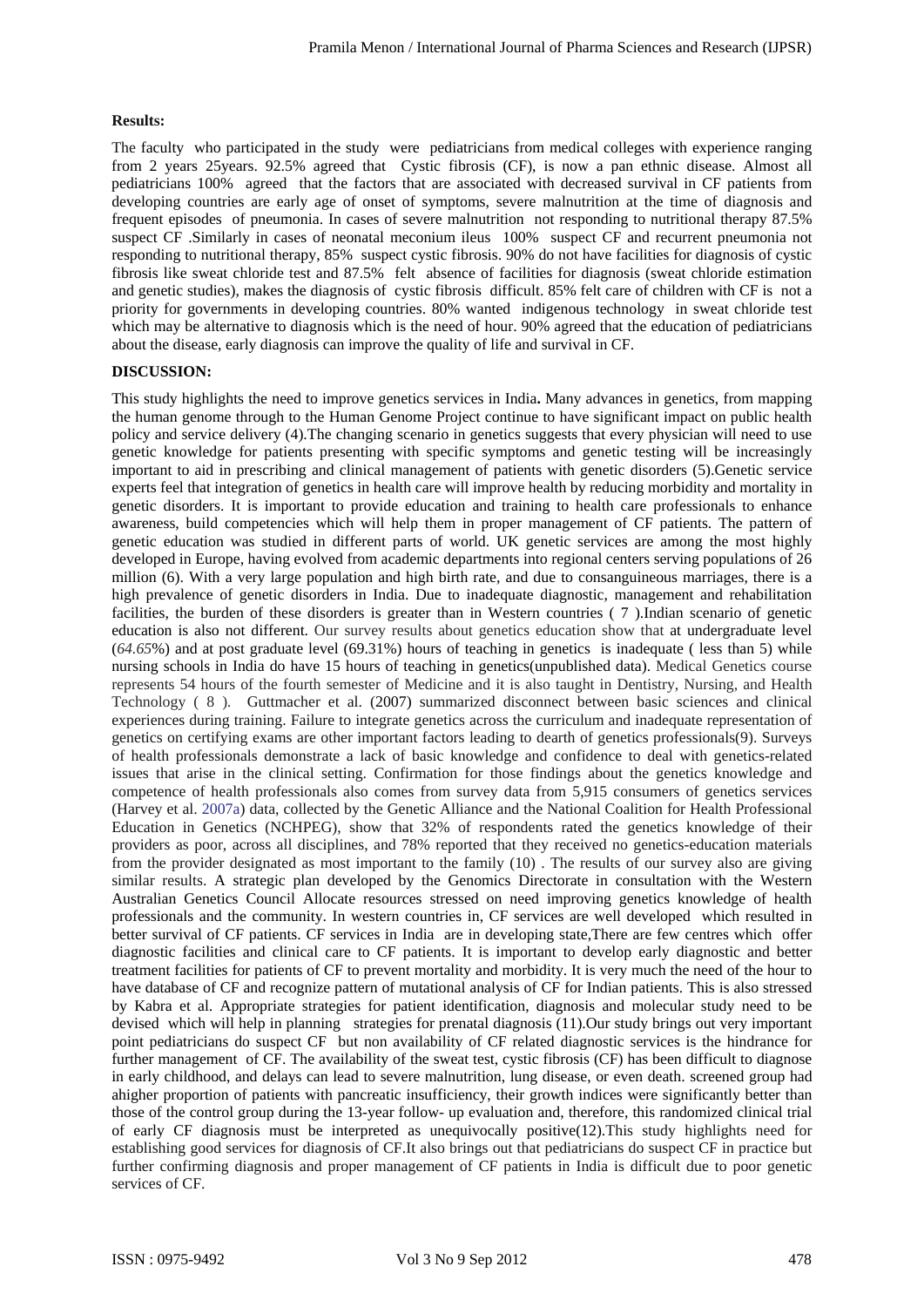**Conclusion:** Inadequacy of diagnostic services for CF may be reason for missing CF cases and we need to sensitize the health professionals for CF diagnosis and develop better diagnostic and patient support services for CF. There is a need for development of CF diagnostic services so that more and more CF cases will be diagnosed. Early diagnosis will improve patient management and reduce mortality.

#### REFERENCES

- [1] Goodchild MC, Insley J, Rushton DI, et al. Cystic fibrosis in three Pakistani children. Arch Dis Child 1974;49:739–41.
- [2] Powers CA, Potter EM, Wessel HU, et al. Cystic fibrosis in Asian Indians. Arch Pediatr Adolesc Med 1996;150:554–5.
- [3] Country Close Up: India By Christine Noke and Sushil Kumar Kabra, MD Cystic Fibrosis in India
- [4] Celia I. Kayea Renata Laxovab Judith E. Livingstona, f Michele A. Lloyd-Puryearc Marie Mannc Edward R.B. McCabed,e Bradford L. Therrella, f1 Integrating Genetic Services into Public Health –Guidance for State and Territorial Programs from the National Newborn Screening and Genetics Resource Center (NNSGRC) Community Genet 2001;4:175–196
- [5] Roses A. Pharmacogenetics and the practice of medicine. *Nature* 2000; 405:85765.
- [6] Harris R, ed. Concerted action on genetic services in Europe: a compara tive study of 31 countries. *Eur J Hum Genet* 1997; 5(suppl 2):1220.
- [7] I.C. Verma, S. Bijarnia Department of Genetic Medicine, Sir Ganga Ram Hospital, New Delhi, India .The Burden of Genetic Disorders in India and a Framework for Community Control. *Community Genet* 2002;5:192-196 (DOI: 10.1159/000066335
- [8] Dra. Araceli Lantigua Cruz, Dra. María Teresa Lemus Valdés y Dra. Beatriz Marcheco Teruel Rev Cubana Genet Comunit 2007;1(1):15-9 Medical genetic services in Cuba
- [9] Guttmacher, A. E., Porteous, M. E., & McInerney, J. D. (2007). Educating health-care professionals about genetics and genomics. Nat Rev Genet, 8(2), 151–157
- [10] Harvey, E. K., Fogel, C. E., Peyrot, M., Christensen, K. D., Terry, S. F., & McInerney, J. D. (2007a). Providers' knowledge of genetics: A survey of 5915 individuals and families with genetic conditions. Genetics in Medicine, 9(5), 259–267**.**
- [11] Kabra S. K. ; Kabra M. ; Lodha R. ; Shastri S. Cystic Fibrosis In India Department Of Pediatrics, All India Institute Of Medical Sciences, New Delhi 110029, INDIA
- [12] Philip M. Farrell, MD, PhD\*; Michael R. Kosorok, PhD\*; Michael J. Rock, MD\*; Anita Laxova, BS\*;Lan Zeng, MS\*; Hui-Chuan Lai, PhD, RD<sup>\*</sup>; Gary Hoffman‡; Ronald H. Laessig, PhD‡; Mark L. Splaingard, MD§; and the Wisconsin Cystic Fibrosis Neonatal Screening Study Group Early Diagnosis of Cystic Fibrosis Through Neonatal Screening Prevents Severe Malnutrition and Improves Long-Term Growth **PEDIATRICS Vol. 107 No. 1 January 2001**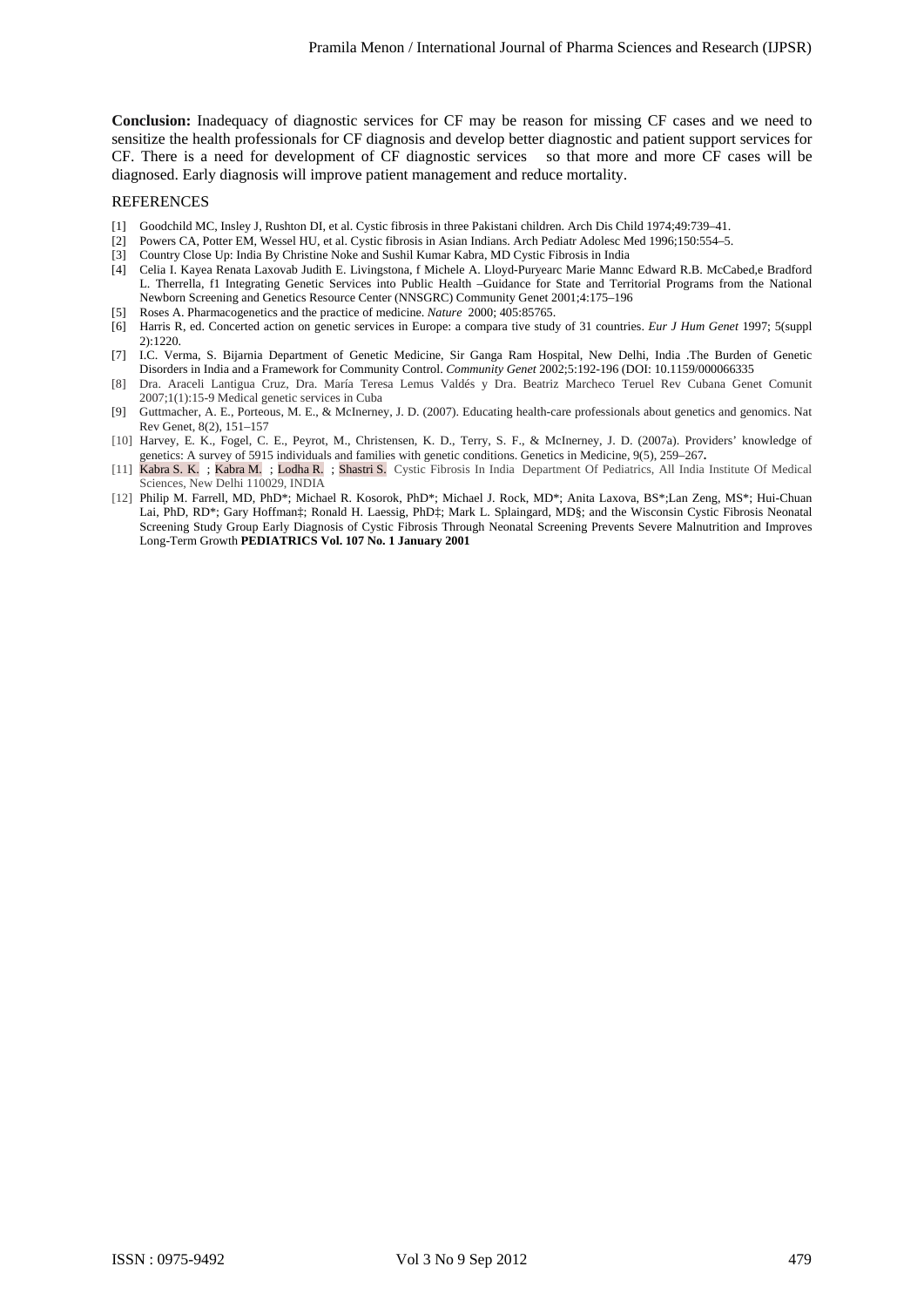## Annexure : 1

# Cystic fibrosis, are we missing in India?

Dear participant,

This questionnaire is an effort to find out problem of Cystic fibrosis in our society. We would be thankful to you if you can give us the feedback from your clinical practice about this disease.

Name: Designation with Qualification: Years experience: Address: Phone No: Signature:

1. Cystic fibrosis (CF), earlier believed to be non existent in non Caucasians, is now a pan ethnic disease, having being reported from various regions of the world over last one decade.

a. Strongly agree b. Agree c. neutral d. disagree e. strongly disagree

- 2. Care of children with CF is not a priority for governments in developing countries
	- a. Strongly agree b. Agree c. neutral d. disagree e. strongly disagree
- 3. Cystic fibrosis is rare in India
	- a. Strongly agree b. Agree c. neutral d. disagree e. strongly disagree
- 4. Factors that are associated with decreased survival in CF patients from developing countries are age of onset of symptoms <2 months, severe malnutrition at the time of diagnosis and frequent episodes of pneumonia .
	- a. Strongly agree b. Agree c. neutral d. disagree e. strongly disagree
- 5. Absence of facilities for diagnosis (sweat chloride estimation and genetic studies), makes the diagnosis of cystic fibrosis difficult
	- a. Strongly agree b. Agree c. neutral d. disagree e. strongly disagree
- 6. Education of pediatricians about the disease, early diagnosis can improve the quality of life and survival in CF
	- a. Strongly agree b. Agree c. neutral d. disagree e. strongly disagree